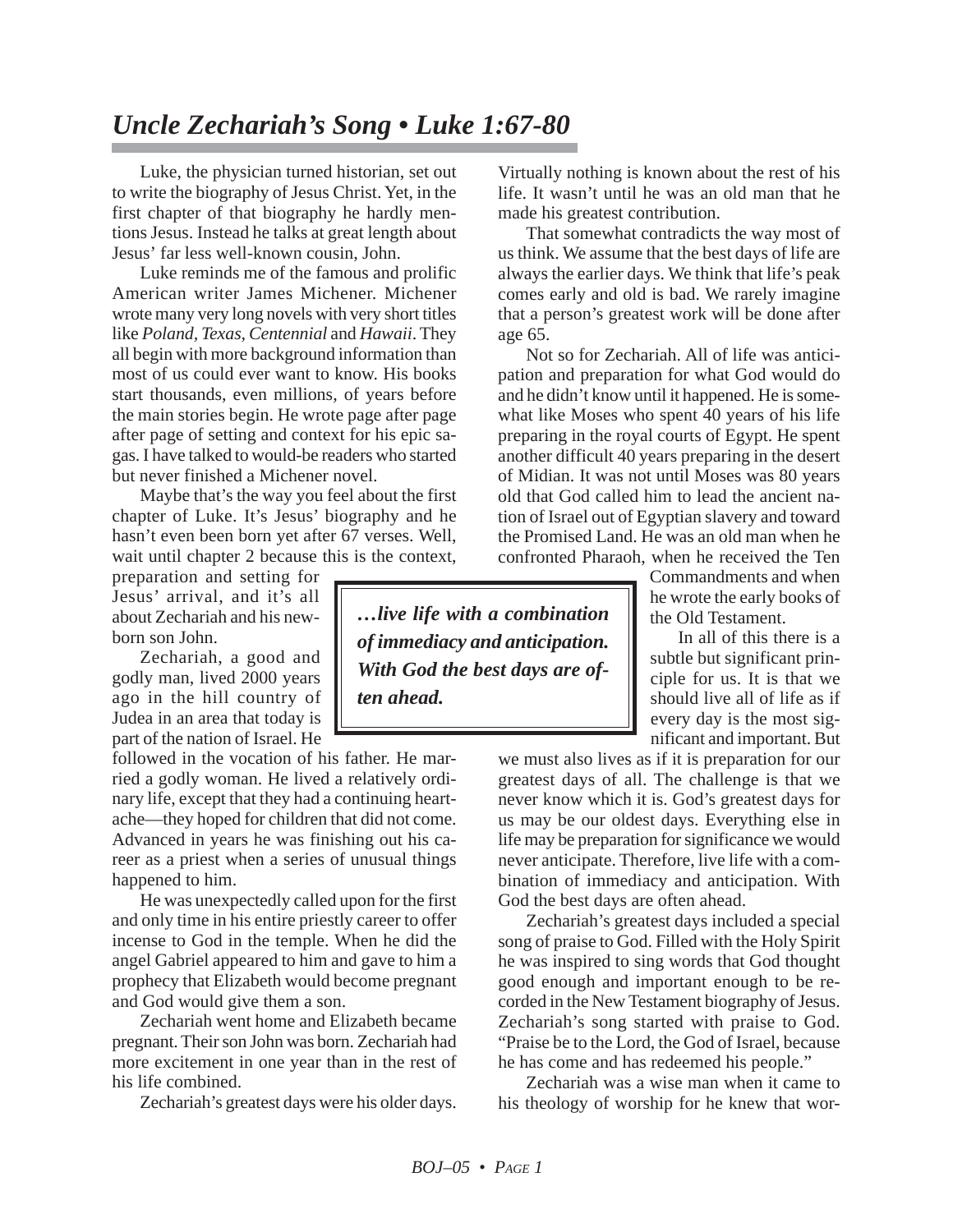ship should always begin with God. It should always center in him, always start out with praise and adoration for who God is and what God has done.

That is something that we also should do. The mark of success when we walk out of a church service is when we can say, "I experienced God."

Old Zechariah got it right—"Praise be to the Lord, the God of Israel!" But Zechariah keeps singing with words of praise for God's promises—actually for promises that have been fulfilled, especially the promise of a Messiah.

Woven throughout most of the Old Testament music and sermons, letters, books and prophecy are promises and expectations that God would send his special representative. He is sometimes called "Messiah". That means "anointed one" in English and "Christ" in Greek. He is promised to be the Redeemer, King, Leader, Friend, Savior and a whole list of titles. One of the references for the Messiah is "horn" which refers to his great strength (just like the strength of a rhinoceros or moose or mountain goat is represented by horns).

Godly Jews had waited for generations for this leader-from-God to come. Now old Zechariah's relative by marriage, Mary, was pregnant with the promised Messiah. All of this is why the old man sings, "He has raised up a horn of salvation for us in the house of his servant David (as he said through his holy prophets of long ago)."

Zechariah sings on, next singing praise for past preservation. He knew God would keep his promise for a Messiah because God kept so many other promises preserving his people in the past. He praised God for "salvation from our enemies and from the hand of all who hate us—to show mercy to our fathers and to remember his holy covenant, the oath he swore to our father Abraham: to rescue us from the hand of our enemiesÉ." God had faithfully preserved the people of Israel against enemies. God had kept his promises. What he said to Abraham 2000 years earlier he had done for two millennia. God had repeatedly rescued his people.

This is a good praise for us to offer, too. Have you ever praised God that you have lived as long as you have and survived all that you have survived? Have you ever praised God for protecting our nation and our world? Have you ever praised God for the way he has preserved his church against all the things that could have gone wrong?

I was sitting in the aisle seat of a flight to Phoenix. As we landed I was looking out the window and saw the man in the window seat cross himself as soon as the wheels touched the ground. My first response was to smile. I thought, "That's not bad. This guy is grateful to God for getting him back on earth again." What I had seen as routine he turned into praise.

After college our son Brian moved from Minnesota to Southern California. As he was driving there through winter weather, pulling a trailer over the Rockies, this father thought of a million dangers and things that could go terribly wrong. I thought about everything from loose lug nuts on the wheels to drive-by shooters on the highway. When he called to say he had safely arrived, Charleen and I thanked God for preserving our son.

That's what Zechariah was doing when he sang. He was praising God for preservation. He gives a reminder to all of us: don't just praise God for what's gone right but also praise God for what didn't go wrong!

Wise old Zechariah next sings about the purpose of preservation. Does God save us from our problems, enemies, risks and dangers for a reason? Is it preservation for preservation sake? Of course not! God preserved Israel and God preserves us for a very specific purpose: "to enable us to serve him without fear in holiness and righteousness before him all our days." In other words, God lets us live so that we can serve him, and so that we can serve him without fear and with holiness all our lives.

Imagine yourself as an employer with an atrisk employee. You are more than generous, doing everything you can to help him succeed. When he was seriously ill you kept him on the payroll for six months and helped pay his medical bills. When the creditors came after him you hired a lawyer to help him out. When his wife threatened divorce you arranged for a marriage counselor. When his job was eliminated you paid for him to be retrained.

Why did you do all this good stuff? You did it so that he would work for you as a good and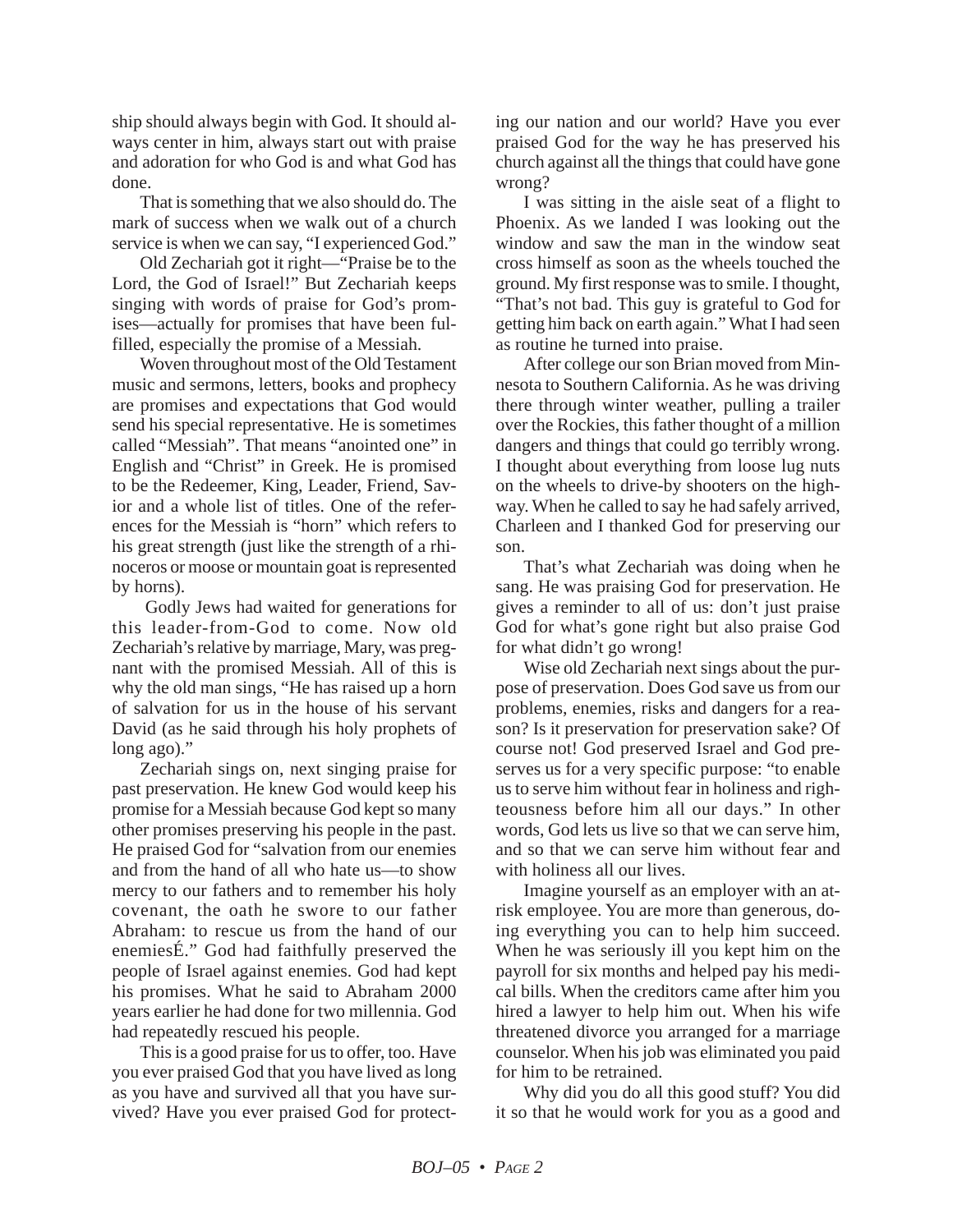honorable employee.

That's what Zechariah sang from his voice of experience. When God preserves us, it is "to enable us to serve him without fear in holiness and righteousness before him all our days."

The fifth "verse" of Uncle Zechariah's song was personal, practical and theological. Picture this elderly uncle of Jesus stooping over the crib of his newborn son John. He is singing to God, but his song includes his baby boy. Zechariah remembers the words from the last page of the Old Testament, that God would send an Elijahtype prophet who would prepare the way for the coming of the Messiah. This new prophet would get people thinking, call people to repentance, give them teaching, spiritually warm up the crowd so that they would be ready to hear and receive the Messiah. Every devout Jew of this generation was praying for the Messiah to come and expecting that a special new prophet would prepare the way.

What is so personal is that old Zechariah's son John was to grow up and become that prophet

before the Messiah. Zechariah sings to his baby, "And you, my child, will be called a prophet of the Most High; for you will go on before the Lord to prepare the way for himÉ."

Just a side comment: it is still common for someone like

John to prepare people for Jesus. Many of you are God-appointed preparers. You make friends with people. You are kind. You are loving. You invite people to church. You pray for them in their needs. You lovingly confront what is wrong in their lives. You marvelously prepare people for Jesus Christ. And, because of your preparation, those who were not Christians come to Jesus and become Christians. You are just like John.

His voice still strong for an old man, Zechariah comes to the last lines of his inspired hymn. It is what is technically called a "throughcomposed hymn", that is, each part builds on the previous part. It is all connected. You can't sing just part of it without ripping away much of the meaning.

The finale to this hymn describes the outcome of God's faithfulness and our response. It is a description of what God desires in our lives:

. . . to give his people the knowledge of salvation through the forgiveness of their sins, because of the tender mercy of our God, by which the rising sun will come to us from heaven to shine on those living in darkness and in the shadow of death, to guide our feet into the path of peace.

There is enough magnificent description in Luke 1:77-79 to study for a month. It is enough for a hymn of its own, maybe a whole book of hymns. But let's just look at four key words of outcome.

The first of these is salvation. God wants everyone to have the knowledge of salvation. That is, God wants every person not only to be saved by him from sin and death but to know it!

Sometimes when people are asked if they will go to heaven when they die, they answer, "I hope so. I want to." God wants better than that. He wants us to be certain. He wants us to know for sure that we have received his salvation.

The second outcome is forgiveness. The way

*God wants every person not only to be saved by him from sin and death but to know it!*

to certain knowledge of salvation is through forgiveness of sins. It is a terrible thing to live and die with sins still staining our souls. God wants to forgive all of our sins and offers to do

so when we confess them to God and accept his forgiveness through Jesus Christ. Forgiveness assures salvation.

The third outcome is mercy. God treats us with tender mercy. He is not harsh. He is not out to get us. He never desires for us to get what we deserve. God is always on our side.

Guidance is the fourth outcome. Out of God's mercy comes God's light like the sunrise. When we are lost in darkness and the shadows of death, God shines brightly from heaven and gives us guidance so that our feet will be directed in paths of peace.

It is a beautiful and wonderful picture of what God gives to those who are his and who praise him. Zechariah sings:

> (God gives) his people the knowledge of salvation through the forgiveness of their sins, because of the tender mercy of